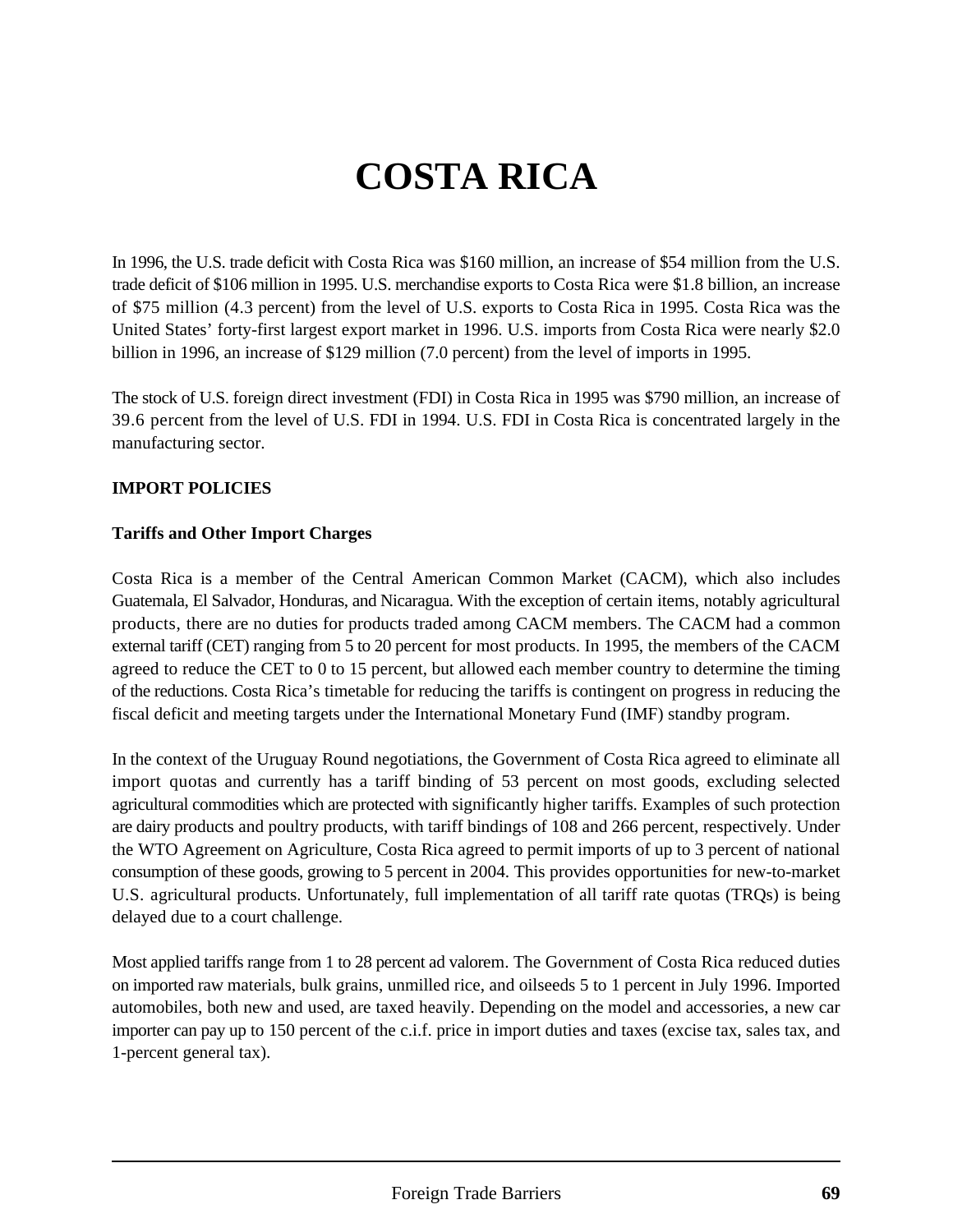# **Quantitative Restrictions and Import Licensing**

The Costa Rican Legislative Assembly approved legislation implementing the Uruguay Round Agreements in December 1994. The law, published on December 27, 1994, eliminates quantitative restrictions and requirements for import licenses and permits, including for the following: pork and related by-products, poultry, seeds, rice, wheat, corn (white and yellow), beans, tobacco, sugar, sugar cane, and related products, dairy products, and coffee. The import permits in many cases have been replaced by tariffs as a result of the Uruguay Round negotiations.

#### **Customs Procedures**

Costa Rican customs procedures have long been complex and bureaucratic. However, the 1995 passage of a new general customs law formalized reforms aimed at streamlining customs procedures. Much of the necessary processing is now accomplished electronically and "one-stop import and export windows" have significantly reduced the time required for customs processing.

## **STANDARDS, TESTING, LABELING, AND CERTIFICATION**

Costa Rican law requires exclusive use of the metric system, but in practice Costa Rican officials do not challenge U.S. and European commercial and product standards. However, a "system of standards" is not uniformly implemented in Costa Rica due to a lack of adequate laboratory equipment and funds.

There are no general requirements in Costa Rica for marking the origin of goods or for labeling of general merchandise. However, special labeling requirements apply to shipments of food products, pharmaceuticals, fertilizers, pesticides, hormones, veterinary preparations, vaccines, poisonous substances, and mouthwashes. Costa Rican food-labeling law requires that all imported food products contain labeling in Spanish with the following specifications: product name, list of ingredients in quantitative order, nutritional information, name and address of importer, expiration or best-if-used-by dates, and weight.

## **GOVERNMENT PROCUREMENT**

Costa Rica's government procurement system is based on the 1995 reforms to the Costa Rican Financial Administration Law (Law No. 7494), which came into effect in May 1996. Government entities or ministries with a regular annual budget of more than \$200 million are permitted to issue public tenders subject to publication in the official newspaper *(La Gaceta*) for purchases over \$2.3 million. Entities may make purchases between \$130,000 and \$2.3 million through tenders circulated among a registered suppliers list. Purchases under \$130,000 may be made from a list of pre-selected bidders.

#### **EXPORT SUBSIDIES**

The Export Promotion Law (Law No. 5162 of December 22, 1972), which provides for incentives such as tax credit certificates for up to 15 percent of the value of exports, is being phased out. The benefits are only granted to existing companies and are due to end within two years. Export contracts granting 12-year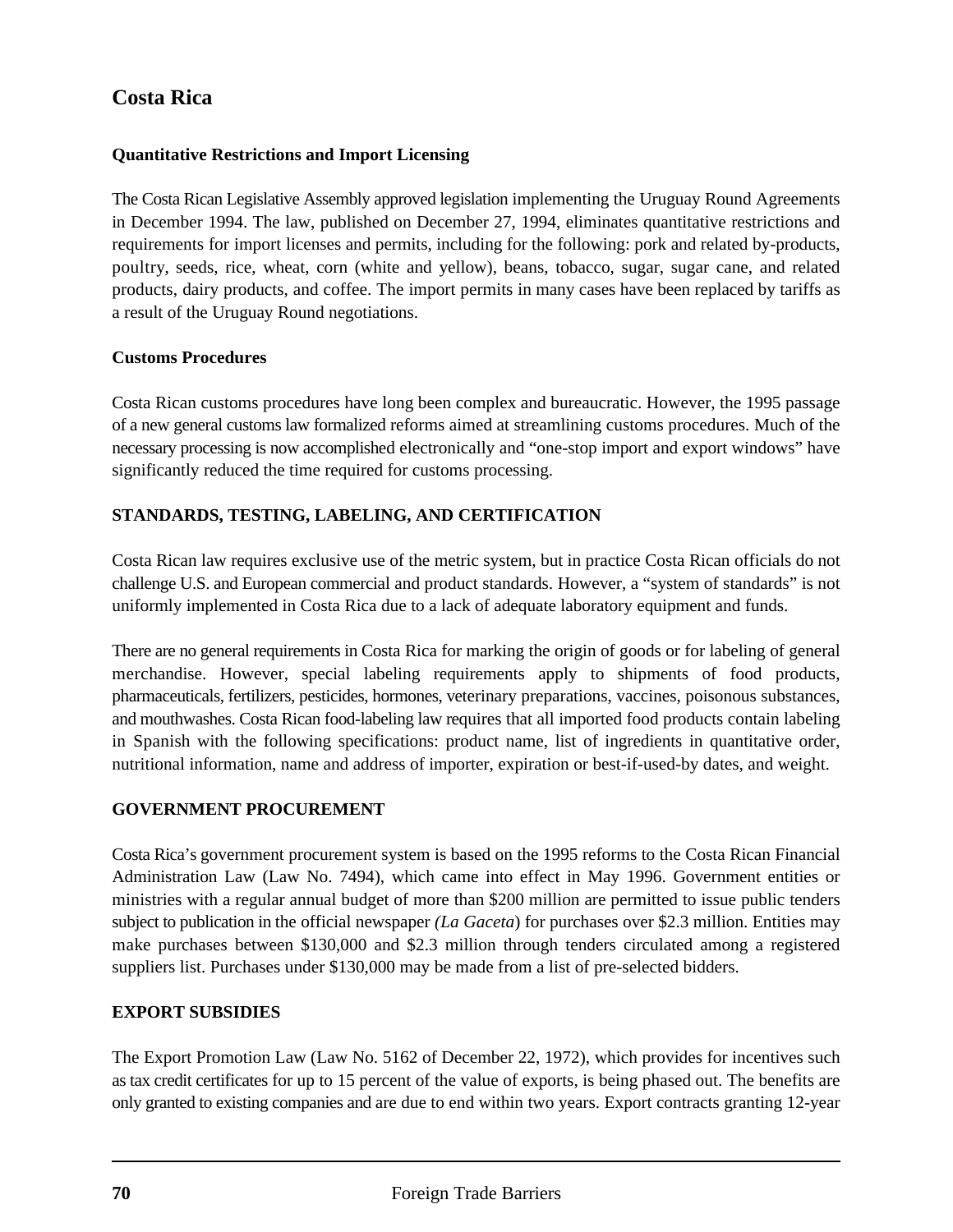tax holidays (Law No. 6955 of March 2, 1984) and consolidating the drawback system (tax-free) will be phased out by 1999.

## **LACK OF INTELLECTUAL PROPERTY PROTECTION**

Costa Rica is a signatory of all major international agreements and conventions on trademarks, copyrights, and patent protection. Costa Rica became a member of the Word Intellectual Property Organization (WIPO) in 1980.

#### **Copyrights**

Costa Rican copyright law is generally adequate, but not uniformly enforced. The copyright regime was revised in 1994 to provide specific protection for computer software. While piracy of satellite transmissions by the domestic cable television industry has been curtailed, the Costa Rican hotel industry continues to engage in satellite signal piracy. Piracy of video recording and computer software is also widespread, although some progress has been made in reducing such practices. According to one private sector assessment, video piracy has recently been reduced from virtually 100 percent to 90 percent. In a January 1996 court decision, a video club operator was sentenced to one year in prison for duplicating and renting videos without the authorization of the copyright owners. In December 1996, the police initiated an investigation of alleged computer hardware and software piracy. A report prepared in 1995 by the International Intellectual Property Alliance estimated that losses in Costa Rica due to copyright infringements cost U.S. firms \$1.1 million annually.

#### **Patents**

In 1995, the Legislative Assembly ratified the Paris Convention for the Protection of Industrial Property. However, Costa Rican patent law is deficient in several key areas. Patents are granted for a non-extendable 12-year term from the date of the grant. In the case of products deemed to be in the "public interest," such as pharmaceuticals, chemicals and agricultural chemicals, fertilizers, and beverage/food products, the term of protection is only one year from the date of grant. The current patent regime also has unacceptably broad compulsory licensing provisions and requires local manufacture. A new patent law is being drafted to bring Costa Rica in line with its obligations under the Agreement on Trade-Related Aspects of Intellectual Property Rights (TRIPs), including restricting compulsory licensing provisions and extending full patent protection term for inventions designated as being "in the public interest."

## **Trademarks**

Counterfeiting of well-known marks is widespread. Legal recourse against these practices in Costa Rica is available, but may require protracted and costly litigation. In 1994, Costa Rica signed the Central American Convention for the Protection of Trademarks.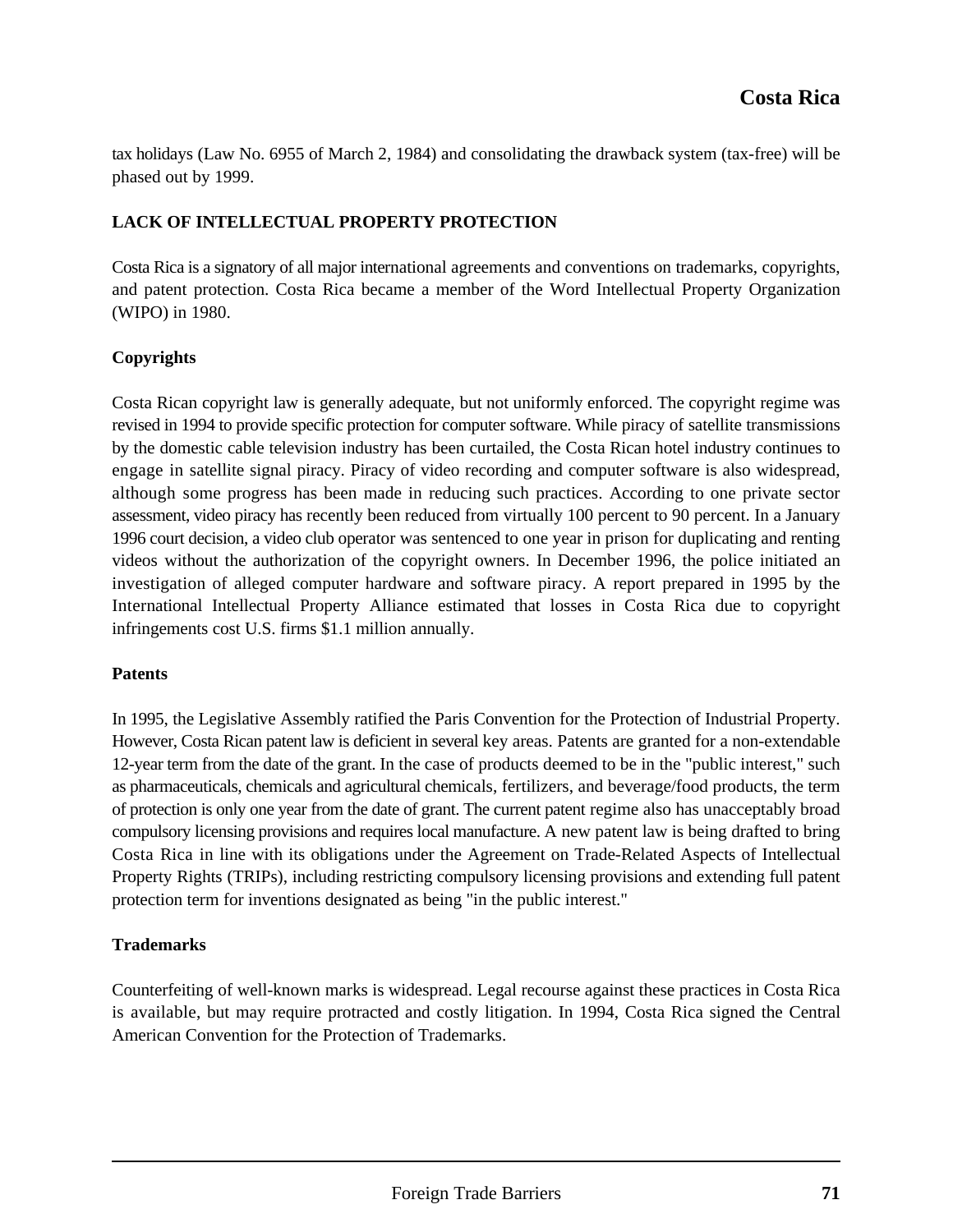# **SERVICES BARRIERS**

Article 46 of the Costa Rican constitution prohibits private sector monopolies, unless established by law, and acts deemed to restrict or endanger the freedom of trade, agriculture, or industry. However, the constitution established state-owned monopolies on insurance, telecommunications, large electrical generation plants, energy distribution, petroleum exploration, refining, distribution and marketing to the retail level, production of alcoholic beverages, and railroad transportation. In addition, restrictions on the participation of foreign companies exist in private sector activities, such as customs handling, medical services, and other professions requiring Costa Rican registration and long-term residency. Financial reform legislation enacted in 1995 eliminated the state-owned banks' monopoly on checking accounts and savings deposits under 30 days' duration and allowed private commercial banks to access the Central Bank's discount window beginning in September 1996. To qualify for the benefits of the law, however, private commercial banks are required to lend between 10 and 17 percent of their short-term assets to state-owned commercial banks and/or to open branches in rural areas of the country.

Foreign individuals wishing to participate in some sectors may be discouraged by rigorous controls. For example, medical practitioners, lawyers, certified public accountants, engineers, architects, teachers, and other professionals must be members of an officially recognized guild ("colegios") which sets residency, examination, and apprenticeship requirements that can only be met by long-time residents in Costa Rica, whether citizens or foreigners.

The Costa Rican Insurance Institute (INS), which also includes fire department services and medical/rehabilitation clinics, holds the monopoly over the insurance sector. In an open market, insurance underwriting in Costa Rica executed through foreign companies has the potential to grow gradually to approximately 60 percent of the market, given the financial strength, range of product offerings, and global competitiveness of the industry. U.S. participation would account for 50 to 60 percent of the international component of the Costa Rican insurance market, or roughly 35 to 40 percent of the total insurance underwriting in Costa Rica.

## **INVESTMENT BARRIERS**

An expropriation law (Law No. 7495) was enacted in 1995, replacing prior legislation which allowed private property to be taken by any state institution without prior compensation. The law stipulates that expropriations are to occur only after full advance payment is made, regardless of the nationality of the property owner. Expropriations made prior to 1995, as well as land invasions by squatters, however, remain unaddressed. The U.S. Government continues to press the Costa Rican Government to provide prompt, adequate, and effective compensation to affected U.S. property owners and investors. In addition, private investment (both domestic and foreign) is restricted in the areas of energy, telecommunications, insurance, and petroleum (except for retailing). The U.S. Government continues to negotiate a U.S.-Costa Rica Bilateral Investment Treaty (BIT) to address these and other inadequacies.

While impossible to quantify with precision, existing investment barriers impact substantially on U.S. exports. Government monopolies in important sectors, including telecommunications, electric power production and distribution, and insurance, represent a significant non-tariff barrier to U.S. private